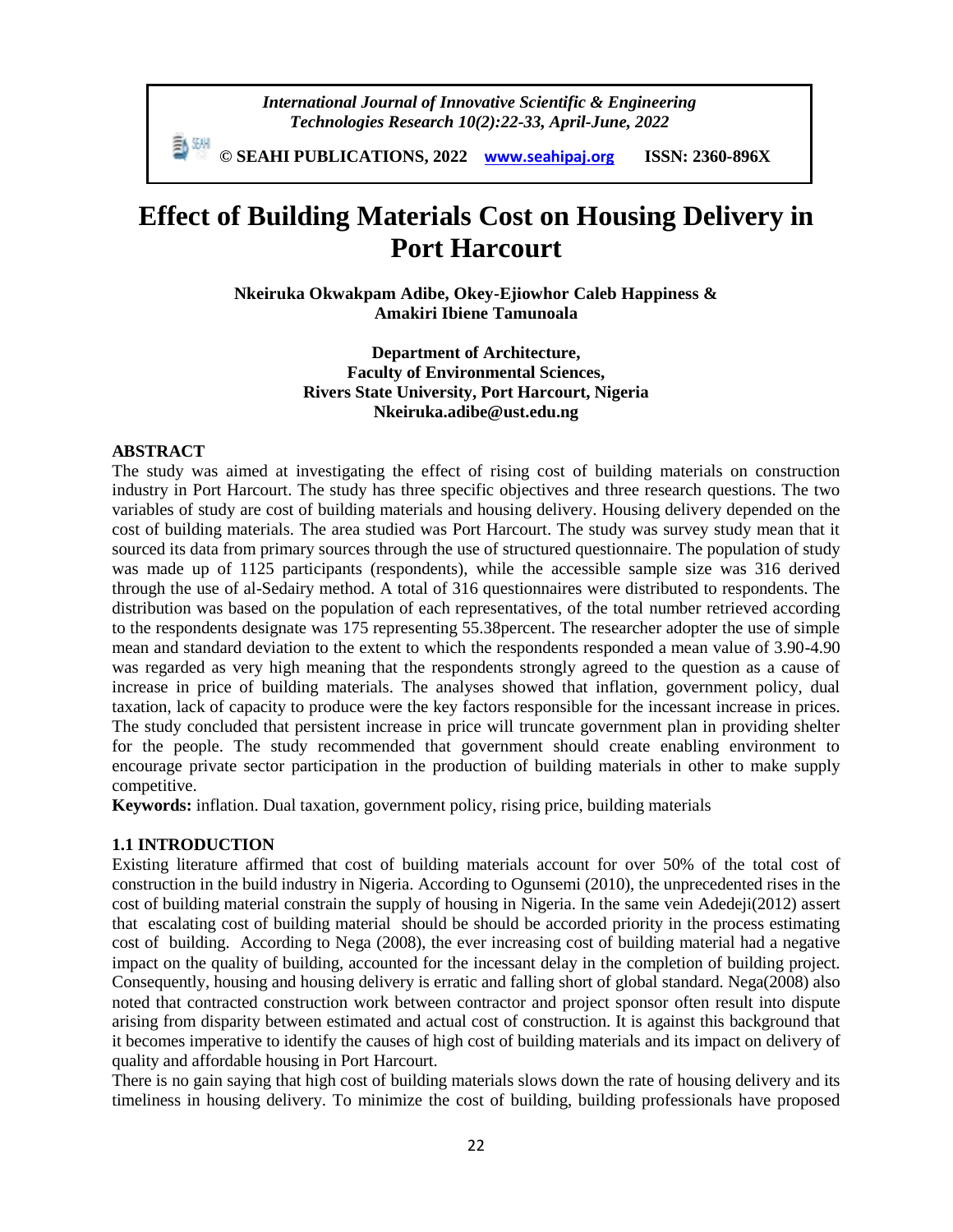methods of building, for instance, the use of non-conventional method of building in order to minimize cost of building and housing more affordable. Before accepting new method there is the need to consider some key factors such as sustainability of the alternative materials, appropriate initiative and cost of processing. The theory of sustainability has called for major attention in the construction industry over recent decades. The theory assert that before embarking on any construction project it is important to weigh construction cost against resource availability from the design stage to construction stage in order to ensure optimal utilization of building materials.

It is against this back drop the present study becomes imperative as a means to finding lasting solution to overcome a major problem in the building industry.

## **1.2 Statement of the Problem**

The major veritable factor responsible for the mass exodus of people from one place to another is economic factor. People must survive and make ends meet, cities offer such opportunities, therefore, there is mass drift to the cities. Some of the antecedences from such movement are increase in demand for shelter, health care, job opportunities, schools and recreational facilities and so on. However, the observed trend is that supply of such facilities always fall short of its demand (ihuah,2015). Given this situation, builders in the building industry want to cease the opportunities to cash in enormous profits. There is high demand for building materials and building construction space far above what the market is capable of supplying. Consequently, cost of building and materials escalate. The situation is helpless especially in a private sector led economy in which the government lacks the capacity to the difference. The resultant outcome is general rise in prices of all commodities including that of building materials. For government to effectively regulate price of building material the cartel in production and supply must be broken, through the production or supply of the difference between what the market can supply and what the consumers are demanding. The problem is what is the participation capacity of the government? Available evidenced as posited by Ihuah,(2015) was that govern hardly participate in the production of building materials, worse still is the fact that there is no regulatory agent mandated to regulate rise of the price of building materials in any of the thirty six state in Nigeria especially Port Harcourt, this constrain limit the supply of residential houses in Port Harcourt Maguta, (2015) observed that the exceptionally high cost in the price of building materials severely reduce the number of residential building built per year by both private individuals and government.

As the threat to proper and low cost housing continue to deepen and the impasse is far from being resolved. What then are the possible options to checkmate the incessant rise in the prices of building materials? There is no gain saying that the frequent rise in the prices of building material in the above context necessitated the need to investigate its effect on residential housing estate development and other properties in Port Harcourt metropolis. Urmar(2017) observed that the building industry in Nigeria is characterized by low performance resulting from, high inflation rate, low working capital, barriers set by host communities, increasing cost of construction and the fragrant display of incompetency by selfacclaimed engineers. Most of these problems are yarning for attention from appropriate authorities at both state and federal levels in Nigeria. Most of them are currently ignored by those whose duty is to attend to them. The consequence of not tackling the problem has result into the ever increasing cost of building especially in Port Harcourt.

## **1.3Aims and objectives of the study**

The study is aimed at examining the effect of rising cost of building materials on housing in Port Harcourt city. The specific objectives of the study are:

- (1) To identify the factors responsible for the rising cost of building materials in Port Harcourt city.
- (2) To examine how the factors affect cost of building in Port Harcourt city.

## **1.4 Research questions**

- (1) What factors are responsible for the rising cost of building materials in Port Harcourt?
- (2) To what extent do these factors affect cost of construction in Port Harcourt?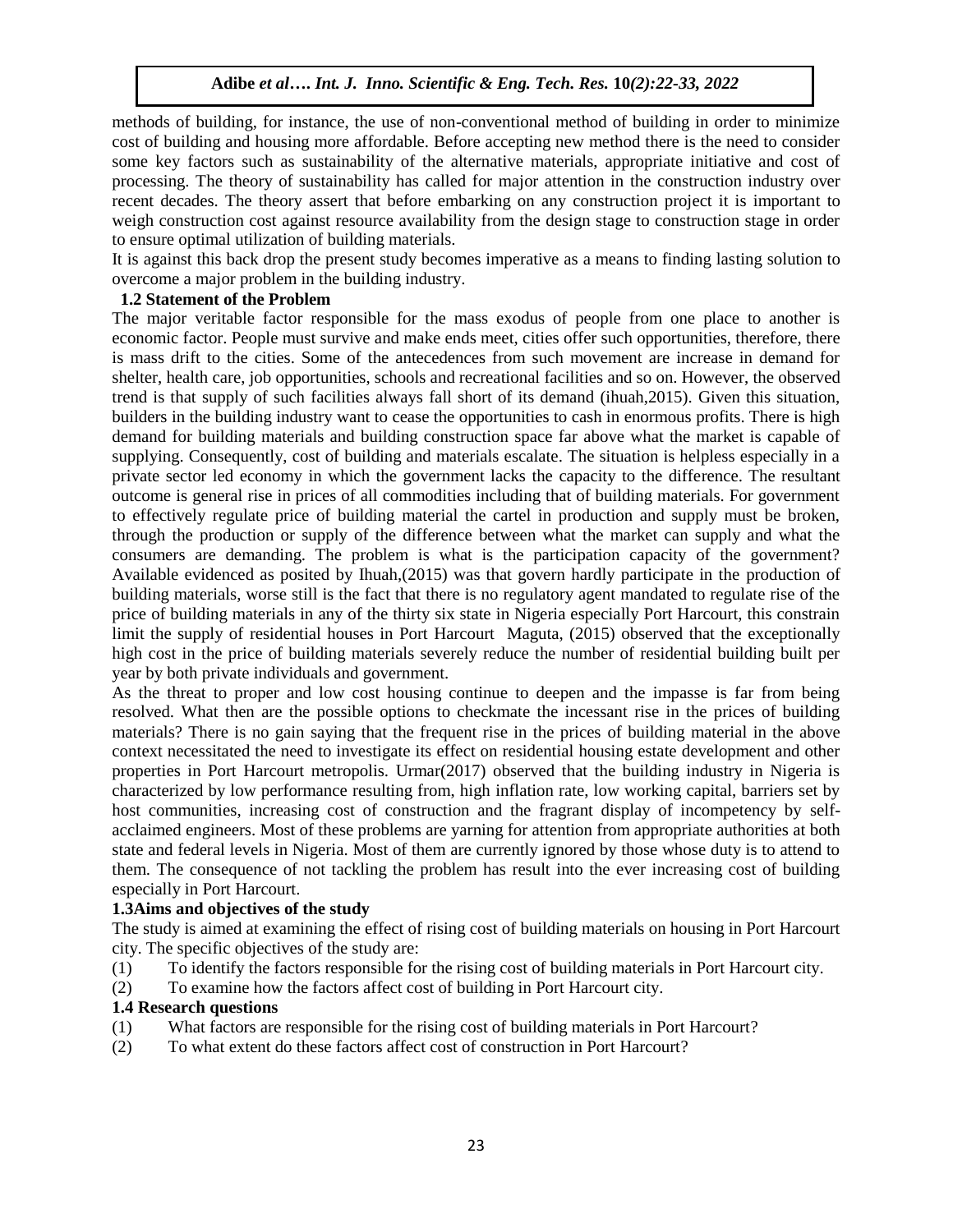## **1.5 Scope of the study**

The study is limited in content scope to examining the effect of rising cost of building materials on housing in Port Harcourt city. The study is geographically limited to Port Harcourt city in Rivers state. The unit scope is limited to causes of rising cost of building materials.

#### **1.6 Significance of the study**

The study will offer us the opportunity to give an expository discussion on the factors that are responsible for the rising cost of building materials in Port Harcourt city. The outcome will give us an insight as to the extent each of the identified factor affect cost of building materials in Port Harcourt city. The outcome of this study will be of invaluable importance to prospective property developers. It will guide the government in fashioning out workable policy to either cushion the effect of such rise on property developer or invest in the production of some building materials.

Finally, future researcher will use the outcome as literature material for further studies.

## **2.0 Literature Review**

#### **Conceptual Review**

## **2.1 The concept of building material**

Building material are materials used for constructing building. It comprises of sand chippings/ stone, wood, nails, clay, ladder, plywood, doors, reinforcement, cement, sharp sand, blocks, soft sand etc. building and construction are the ore upon which infrastructural development of any nation rest. How much we build is a function of building material available and the quantity of it available. Moreover, the durability and quality of a building also depend on material and its quality. However, the quality and quantity of material used are functions of cost of building materials (Njoku,2007). Cost of building materials refers to the money cost of each building materials or cost of acquiring the materials and labor cost.

One obvious problem militating against the ability of the building industry in Nigeria from delivering quality and affordable housings and buildings is costs of building materials (Mekson, 2008). People find it difficult building houses because of cost of materials. The problem has become enigma in the building industry. In the past one or two proactive measure has been taken to address the escalating and uncontrollable rise in the cost of building materials. It was for these reasons the Nigeria Building and road research institute (NBRRI) was established in 1978. The institute was mandated to workout alternative source(s) of building materials that will be cost effective and serve as a perfect substitute to the escalating cost of building materials (Saba, 2018). It is important to note that NBRRI mandate was on how to develop quality and suitable building materials using mineral deposits and agro- industrial waste found in Nigeria at little or no cost.

The reason why so much concern has been expressed by building professional why so much concern have been expressed concerning the ever increasing cost of building materials especially in Port Harcourt metropolis. Far be it from exaggeration, there are number of abandoned building projects. According to Aluko, 2000) the high cost of building material has caused more than proportionate increase in rent passed on to would be tenants in the case of rentable building.

Aluko asserted that on average cost of building material increases at the rate of 133.33% annually in Nigeria far back 2000, presently the price has risen to 620% using selling price per bag of cement in 1990(#500) and #3600 in 2021 as indicators. Similarly, Achuenu and Ujene (2006) observed that price of building material is not uniform across Nigeria. They observed that cost of building material is relatively higher in both south East and South-South of Nigeria despite the huge mineral resources present in the region. They attributed this to nonexistence of manufacturing companies in the region to cover the mineral resources to finished goods. The development poses great threat people aspiring to own their own houses (Anosike,2009)

## **2.2Factors affect cost of building materials**

Building material is an invaluable input in the development of projects and in the delivery of construction projects, Jagboro and Owoeye (2004), while Idoro and Jolaiya (2010)observed that cost of building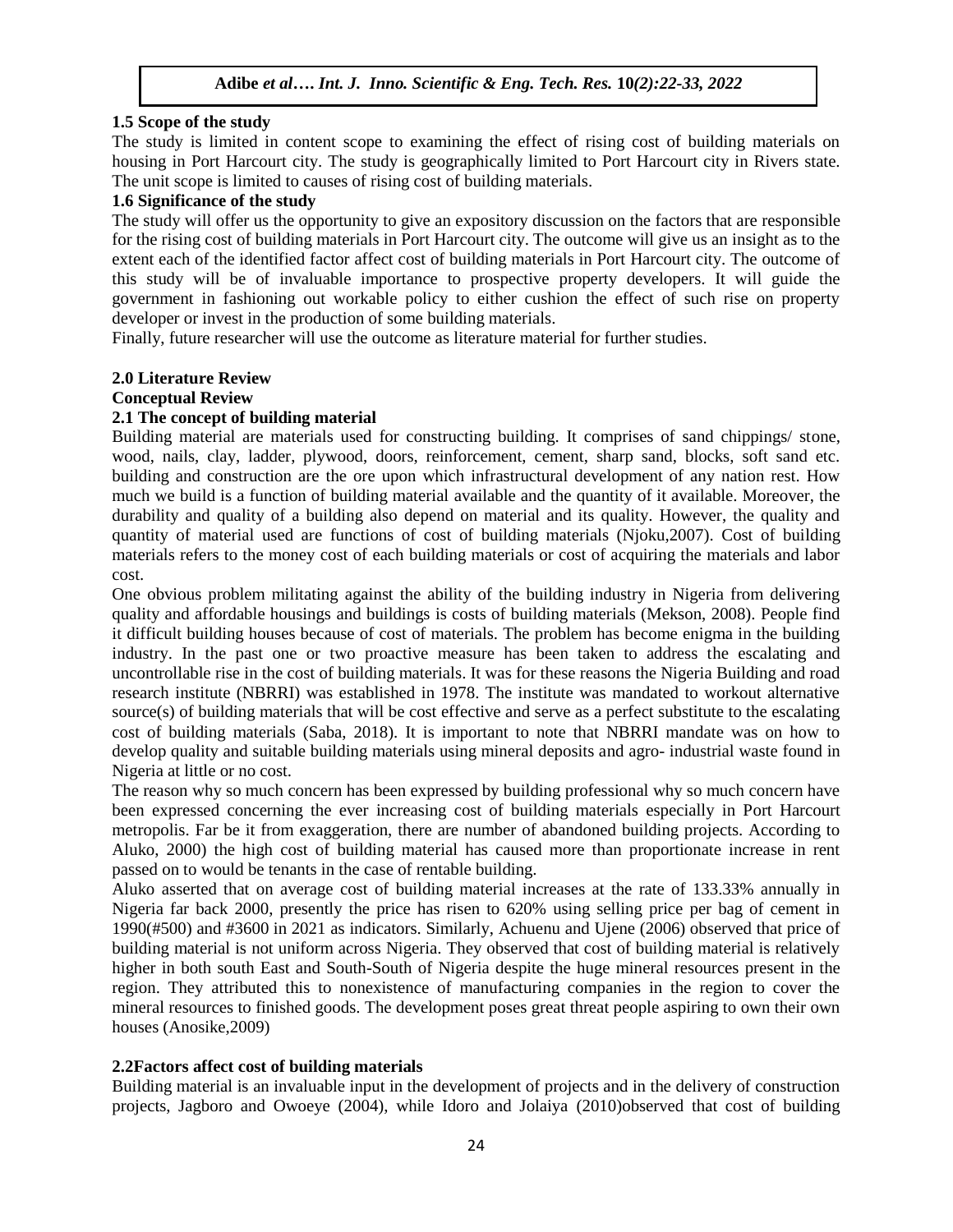material account for between 50% to 65% of any project cost and control over 70% of the project schedule. According to Ogunsanmi, Iyagba and Windapo(2004) if government to make proactive steps in addressing the increasing cost of building materials, the situation may result into acute shortage of housing for both low and middle income earners if not checked can degenerate into the low and middle income families being priced out of home ownership.

## **2.2.1Reasons for the escalating cost of building materials In Rivers state**

Te cost of building material is affected by a number of factor such as : the demand and supply of the materials; the quality; quantity; time; place, and buyers and sellers during construction production; other factors are exchange rate of the naira to other major currencies; improper material handling at the construction site. The totality of this factor is responsible for increasing cost of building material.

## 2.2.2 **Consequences of increased cost of building materials on building industry in Port Harcourt**

Little or no literature exist on the effect of increased cost of building material on property development. It is against this background it becomes imperative to outline the effects of increasing cost of building materials on property ownership, and development. Hence the study to provide information on the effect of rising cost of building materials on property development Port Harcourt metropolis, the effects are:

**(1)** It will lead to increasing or fluctuating cost of building construction

## **Fluctuation in Cost of Construction**

The incessant increase in the cost of building materials makes it difficult in maintaining stable cost estimate, which affects both the building sponsor(s) and project contractors. The implication of fluctuation in construction cost is overruns in cost. Most times contractors quote prices that are completely unrealistic due to fluctuation in price Ahmed, Faroogui and Azhar (2008). Project cost overrun often results into abandon project or project incompletion (Jagboro and Owoeye, 2004).

## **(2) Quality of workmanship is affected**

A number of building professional and scholars affirmed that the output of quality building and structures are good evidences that construction industry is developed Lan, Chan, Wrong (2007). According to construction industry developing boarding (2011) the quality of workmanship is assessed according to the lay down requirement of relevant standard in the construction industry.

According to Oladipo and Oni (2012) observed that continuous increase in the cost of building material account for the increasing cases of building collapse reported in some states, contractor resort to the use of substandard materials in a bid to avoid argument and loss of the job from the owner of the building.

## **(3)Volume of Construction output affect**

Two major studies affirmed that Nigeria record low level of construction output compare to number of developed countries Fagbenie, Adeyemi and Adesanya(2004). Windapo et al (2012) blamed it on rapid increase in cost of building materials which has led to a number of middle and low income earners being priced out of the market for homes. In the same vein Anosike (2009) asserted that Nigeria has more than 17million housing deficit far back 2004,

## **(3) Effect on the rate of employment**

Rate of employment is affected. The construction industry's workforce is extremely diverse and includes different types of individuals working within construction such as unskilled workers, skilled workers, craft, managerial roles, and administrative workers. According to research, maintaining and attracting the right people within the construction industry is a priority due to the scarcity of both skilled people and experienced managers. Ayodele and Alabi (2011) found that inflation in the costs of building material is killing the construction

## **RESEARCH METHODS**

## **3.0 Method of data analyses**

The study aimed at identifying and analyzing the implication of increase in the cost of building materials on building. The study will rely on the use of primary data sourced through structured questionnaire. However, prices of building materials for the period was sourced through

Table 3.1 showing changes in price level of building materials for the period 2021-2022.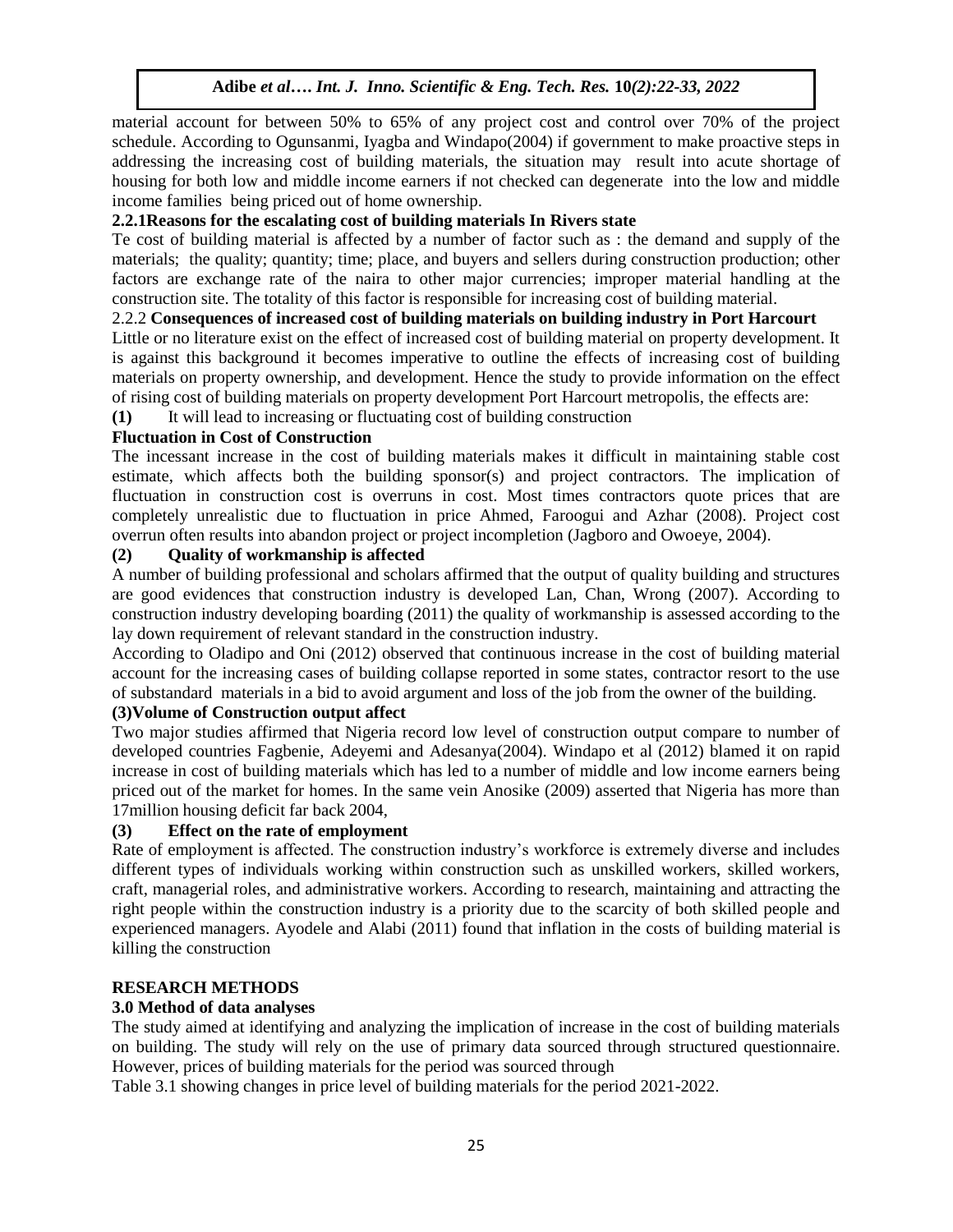## **3.1 Population of study**

The respondents to this study will be drawn from the following groups Architects, builders, quantity surveyors, Engineers, contractors. See table 3.1 below

| S/N | Respondents designate       | Population |
|-----|-----------------------------|------------|
|     | Architects                  | 180        |
| σ   | <b>Builders</b>             | 200        |
| ◠   | Quantity surveyors          | 165        |
|     | Engineers                   | 120        |
|     | Contractors                 | 210        |
| 6   | Building material suppliers | 250        |
|     | Total                       | 1,125      |

**Table 3.1 showing the distribution of the population for the study**

Source: researchers field work,2022

## **3.2 Sample size Determination**

We use Al-Sedairy (1994) formula for sample size determination defined as Sample size

 $\eta = n1 / [1 + (n^1 / N)],$ 

Where  $n^1 = S^2/V^2$ ,

N= total estimated population;

V=standard error of the sample distribution=0.05

S= maximum standard deviation in population at a confidence level of 95%,

 $S^2 = (p) \times (1-p)$ 

Note that p is the probability of success while 1-p is probability of failure

Therefore the estimated sample size for each of the estimate population will be  $S^2/V^2$ 

|     | raore 3.2 showing the distribution or population and sumpression |            |             |
|-----|------------------------------------------------------------------|------------|-------------|
| S/N | Respondents designate                                            | Population | Sample size |
|     | Architects                                                       | 180        | 64          |
| 2   | <b>Builders</b>                                                  | 200        | 67          |
| 3   | Quantity surveyors                                               | 165        | 62          |
|     | Engineers                                                        | 120        | 55          |
| -5  | Contractors                                                      | 210        | 68          |
| -6  | <b>Building</b><br>material                                      | 250        | 71          |
|     | suppliers                                                        |            |             |
|     | Total                                                            | 1125       | 316         |

Table 3.2 showing the distribution of population and sample size

## **4.0 DATA PRESENTATION AND ANALYSES**

#### **4.1 data collection and processing (distribution and retrieval of distribution of questionnaires**

Table 4.1 below shows the Analysis of the respondents' responses to the questions in the questionnaire made by property developers and building material dealers

| Respondent                  |               |               | Total number of Total number of Total number of Percentage | not    |  |
|-----------------------------|---------------|---------------|------------------------------------------------------------|--------|--|
|                             | questionnaire | questionnaire | questionnaire not retrieved                                |        |  |
|                             | distributed   | retrieved     | retrieved                                                  |        |  |
| Property developers         | 64            | 33            | 31                                                         | 51.56% |  |
| <b>Building</b><br>material | 67            | 37            | 30                                                         | 55.22  |  |
| dealers                     |               |               |                                                            |        |  |
| Quantity surveyors          | 62            | 40            | 22                                                         | 64.52  |  |
| Engineers                   | 55            | 29            | 26                                                         | 52.73  |  |
| Contractors                 | 68            | 36            | 32                                                         | 52.94  |  |
| Total                       | 316           | 175           | 141                                                        | 55.38  |  |

Source: field survey 2022.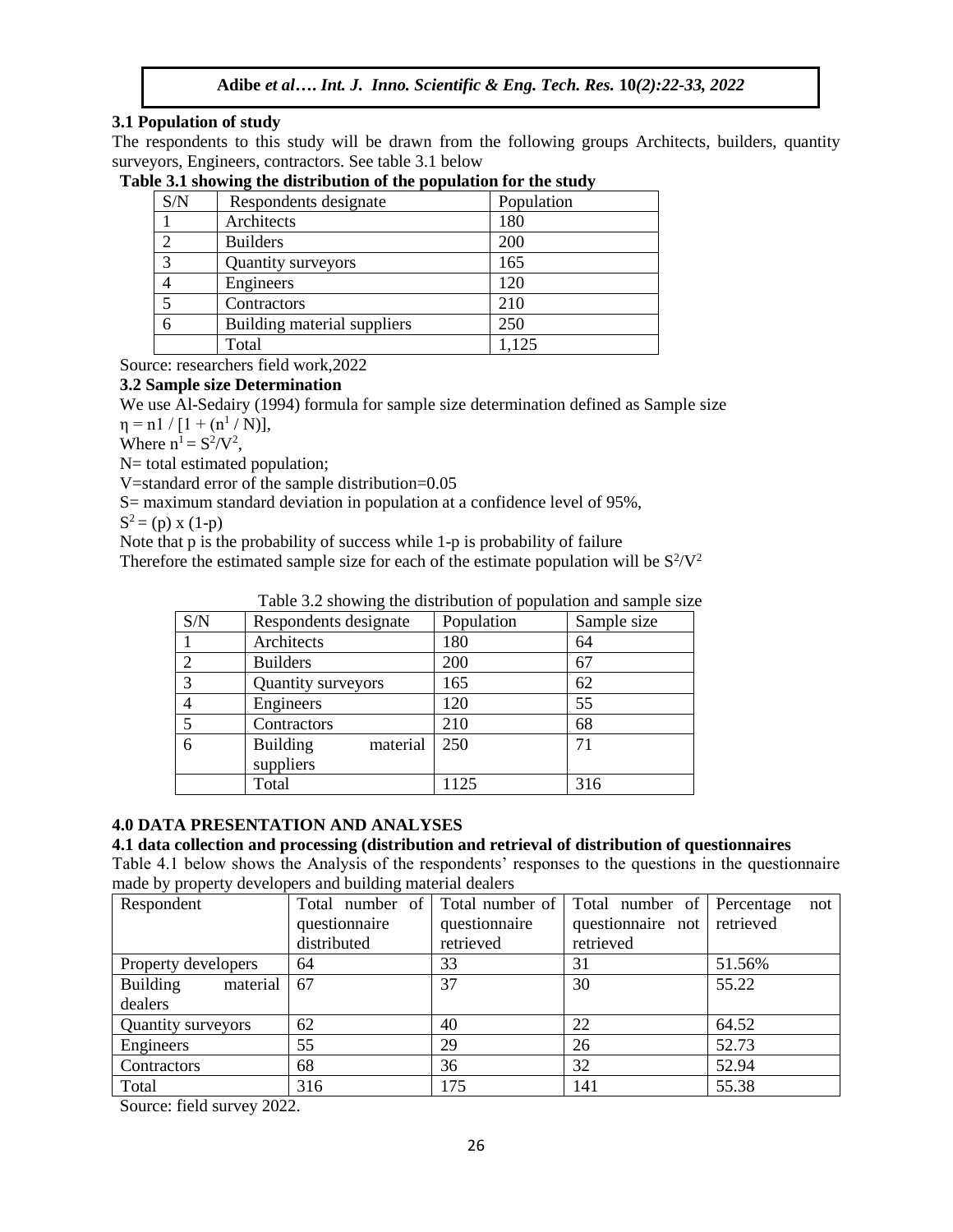Table 4.1 above shows the distribution and collection of the questionnaire from the respondents. The respondents are the stake holders in the building industry in Nigeria. The table shows that of the 316 questionnaire distributed 175 representing 55.38% were successfully retrieved from the respondents. The table also shows that quantity surveyors gave the highest response rate. Of the 62 questionnaire issued to them 40 or 64.52 percent were retrieved.

| Item      | Frequency        | Percentage |
|-----------|------------------|------------|
| Fair      | $\bigcap$<br>لدك | 14.29      |
| High      | 70               | 40         |
| Very high | 80               | 45.71      |
| Total     | .75              | 100        |

Table 4.2 shows the opinion of the respondents to price trend in the building industry

Source: output of field survey 2022

Table 4.2 shows the order of response to the question on price trend of building materials. The table shows that of the 175 respondents 25 or 14.71% of the respondents admit that the prices are fair, while 70 representing 40% of the total respondents admitted that the prices are high. Finally 80 respondents representing 45.71% said that the prices are very high. We therefore conclude that the continuous rise in the cost of building material, has compelled individual developers to increase the unit cost of residential houses demanded by the people with respect to better shelter and home ownership

#### **4.2 Primary analysis of data**

Table 4.3 below shows the respondents' responses to the question of cause of continuous rise in the cost of building materials. The table shows that the 35 persons blamed it on the current inflationary rate trending in the country. Similarly the table shows that 40 or 22% blamed it on over dependency on imported goods. 40 respondents representing 22.86% of the total number of respondents blamed the increase in the cost of building materials on dual (double) taxation imposed by tax authorities.

23 respondents representing 13.14% of the total respondents blamed it wrong government policy.

Similarly 21 respondents or 12% of the respondents attributed the rising cost of building materials to lack of capacity to produce the materials locally.

| Items                                             | Frequency | Percentage |
|---------------------------------------------------|-----------|------------|
| The current inflationary trend in the country     | 35        | 20         |
| Over dependency on imported goods and services    | 22        | 18.29      |
| Dual taxation                                     | 40        | 22.86      |
| Wrong government policy                           | 23        | 13.14      |
| Lack of capacity to produce the materials locally | 21        | 12         |
| High import duties                                | 34        | 19.43      |
| Total                                             | 175       | 100        |

4.3 Respondents opinion on the causes of continuous rise in the cost of building materials

Source: field survey 2022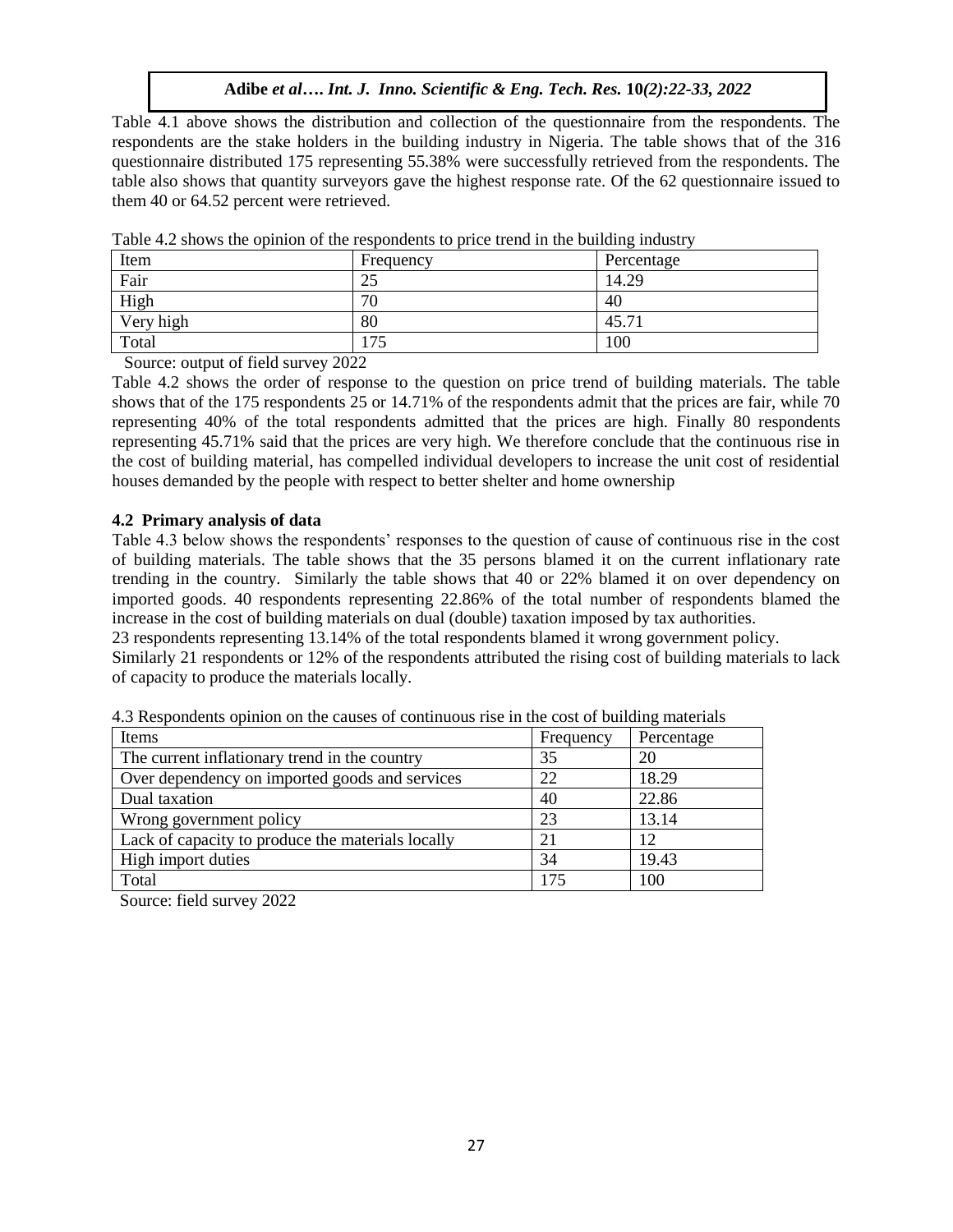|                | Table 4.4 showing the extent to which the respondents admit to the causes of incessant rise in prices |           |    |              |    |                |       |          |  |
|----------------|-------------------------------------------------------------------------------------------------------|-----------|----|--------------|----|----------------|-------|----------|--|
| S/N            | <b>ITEM</b>                                                                                           | <b>SA</b> | A  | <b>UD</b>    | DA | <b>SDA</b>     | Mean  | Std. Dev |  |
| 1              | Increased cost of building materials affect                                                           | 86        | 74 | $\Omega$     | 7  | 8              | 4.27  | 0.5432   |  |
|                | property development in Port Harcourt                                                                 |           |    |              |    |                |       |          |  |
| $\overline{2}$ | Factors such as cost of land, building                                                                | 92        | 64 | $\mathbf{1}$ | 6  | 8              | 4.22  | 0.4362   |  |
|                | materials, lack of access to mortgage loan                                                            |           |    |              |    |                |       |          |  |
|                | all affect property development in Port                                                               |           |    |              |    |                |       |          |  |
|                | Harcourt.                                                                                             |           |    |              |    |                |       |          |  |
| 3              | The use of locally produced building                                                                  | 80        | 75 | 15           | 3  | $\overline{2}$ | 4.302 | 0.3417   |  |
|                | materials added to subsidy on imported                                                                |           |    |              |    |                |       |          |  |
|                | material can positively lead to fall in                                                               |           |    |              |    |                |       |          |  |
|                | building cost.                                                                                        |           |    |              |    |                |       |          |  |
| $\overline{4}$ | High import duty is the reason for the                                                                | 78        | 85 | 3            | 5  | $\overline{4}$ | 4.309 | 0.4361   |  |
|                | rising cost of building material.                                                                     |           |    |              |    |                |       |          |  |
| 5              | Lack of price regulation is the reason for                                                            | 65        | 58 | 25           | 17 | 10             | 3.863 | 0.3255   |  |
|                | the rising cost of building materials                                                                 |           |    |              |    |                |       |          |  |
| 6              | Building material prices varies from one                                                              | 72        | 88 | 5            | 10 | $\overline{0}$ | 4.269 | 0.4623   |  |
|                | place to another in Port Harcourt and                                                                 |           |    |              |    |                |       |          |  |
|                | more costlier in Port Harcourt city                                                                   |           |    |              |    |                |       |          |  |
| 7              | Rise in the prices of other commodities                                                               | 76        | 77 | 10           | 8  | $\overline{4}$ | 4.217 | 0.2456   |  |
|                | affect cost of building materials                                                                     |           |    |              |    |                |       |          |  |

## **Factors hindering property development in Port Harcourt**

Table 4.4 showing the extent to which the respondents admit to the causes of incessant rise in prices

Source: SPSS version 18

Table 4.4 above shows the outcome of the respondent responses to the questions, causes of frequent increases in the cost of building materials in Port Harcourt. Descriptive statistics measures of mean and standard deviation were used to analysis the participant responses. Note that mean value range of between 3.8- 4.5 shows very high agreement in opinion, meaning that nearly all respondent admitted that the factor could cause rise in the price of building material.

Correspondingly, standard deviation value of  $x < 1$  shows low disagreement meaning that the respondents also admitted the factors as the causes of rises in the cost of building materials in Port Harcourt.

## **3.4 Price index**

One sure way to remove the effect of the incessant change in price on building material is to calculate the price index.

Price index according to Theil (1965) is an index number that expresses measure of change in the average retail prices of number of commodities compared to the level of prices of the same commodities often purchased by a group of people in an area using arbitrary chosen base year period. It is against this back drop that it is consider appropriate to use price data for building material that span from 2005 to 2021, obtained from the building merchant. To make the items selected all inclusive, building materials best described as basic and common materials frequently used in building construction were selected (see table 4.7 below). This study adopted the use of Laspeyres price index formula, the choice was informed by the fact that it is one of the key method for deflating price changes Theil(1965). Laspeyres involve.

Laspeyres involve taking the ratio of the cost of purchasing a specific group of commodities at current prices to the cost of that same group of based-period price and multiply by 100

Price index=  $P_n / p_{0x100}$ 

While, the rates of inflation of selected materials will be computed using the formula below  $R = 100(p_n/po 1/n-1)$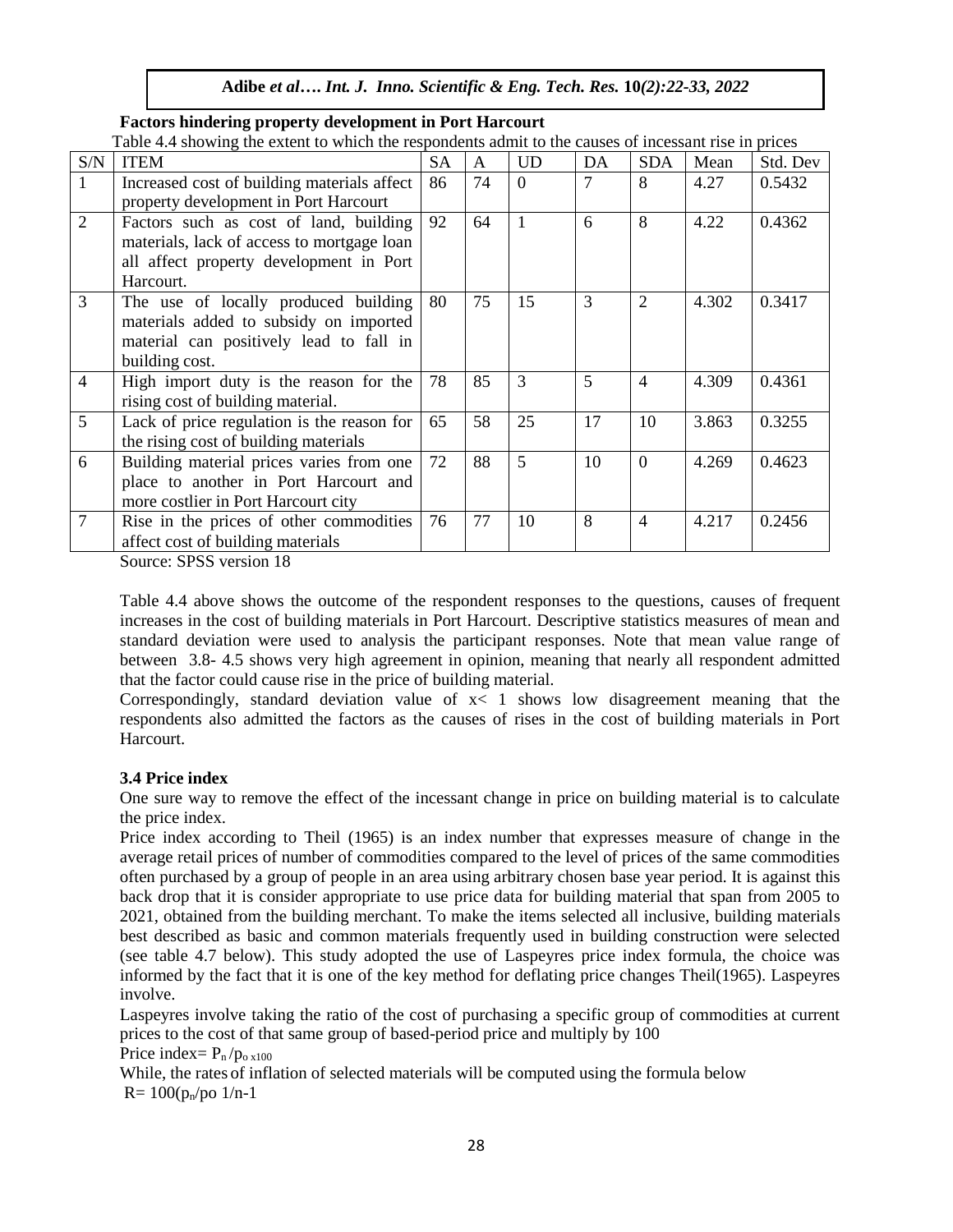Where  $P_{o=}$  first value of index,  $p_n$  = the last value of the index, n= numbers of years, and r= rate of inflation

| 4.5 Building material price index for some selected building materials in Port Harcourt for the period |  |  |  |  |  |  |  |
|--------------------------------------------------------------------------------------------------------|--|--|--|--|--|--|--|
| 2010-2017                                                                                              |  |  |  |  |  |  |  |

| S/N            | Material             | Unit               | 2010 | 2011   | 2012 | 2013 | 2014 | 2015 | 2016 | 2017 |
|----------------|----------------------|--------------------|------|--------|------|------|------|------|------|------|
|                | Cement               | Bag                | 100  | 163.89 | 172  | 186  | 192  | 200  | 230  | 250  |
| 2              | Granite              | $3.81m^3$          | 100  | 142    | 156  | 178  | 197  | 210  | 220  | 230  |
| 3              | Sharp sand           | 3.81m <sup>3</sup> | 100  | 142    | 156  | 230  | 265  | 300  | 310  | 320  |
| $\overline{4}$ | Soft sand            | 3.81m <sup>3</sup> | 100  | 139    | 149  | 158  | 174  | 180  | 205  | 230  |
|                | 225 sandcrete hollow |                    | 100  | 136    | 138  | 142  | 153  | 156  | 166  | 175  |
|                | block                |                    |      |        |      |      |      |      |      |      |
| 6              | 150 sandcrete hollow |                    | 100  | 83     | 120  | 145  | 156  | 138  | 165  | 176  |
|                | Galvanized iron      | <b>Bundle</b>      | 100  | 143    | 147  | 178  | 210  | 220  | 250  | 265  |
|                | roofing sheet        |                    |      |        |      |      |      |      |      |      |

Source: computed price index for building material. Prices sourced from building material dealers in Port **Harcourt** 

Table 4.4 above showed, that prices of building material maintained a steady and up movement with the period under review. We observed that materials such as cement, granite, galvanized iron roof sheets recorded 100% increases in prices. Meaning that the material value were affected by the rising cost without corresponding increase in the amount of building material in the above describe situation as inflationary trend, meaning that the persistent price rise was induced by inflation. By implication, the type of rising cost affecting cost of building material was induced by inflation.

## **DISCUSSION OF FINDINGS**

The result obtained supported the observed trend in the building material industry and market. This study produced results that that greatly support the result of the previous study on the causes of rising prices in the building material industry. The mean scores in table 4.4, affirmed the work of Owoeye and Jagboro(2004); Idoro and Jolaiya (2011 and Oladipo andOni (2012). The factor discussed produced a multiplier effect and are responsible for the continuous rise in the prices of the materials. A close observation of the results revealed that the rising cost of the materials are responsible for rise in other prices.

We also observed that rising cost of building materials is also responsible the increasing cases of abandoned projects or inability to complete building projects, volume of construction output in the state. This finding empirically verify the result obtained by Dikwa and Culpin (1990); Mojekwu et al (2013) that rising prices of building material will trigger off rise in prices of other goods and services such as transportation cost.

We noted that earlier that the rising cost of material also accounted for the inability of builder to deliver the project within the estimated or projected budget and on time, the rising cost make it difficult to achieve quality project sometimes may result into conflict between project owner or sponsor or contractor and clients which usually result from continuous upward review of the project cost. The rising cost of material will always result into reduction in the volume of construction output. The reduction will endanger the ability of the government to fulfill its housing policy which will result into shortage in the government supply of housing. Consequently, construction workers stand losing their jobs and by extension result into fall of the nation's gross domestic product (GDP)**.**

## **CONCLUSION**

The study dwelled on the effect of rising cost of building material on the built industry in Rivers state. A number of factors were identified as responsible for the increasing cost of building materials in state. The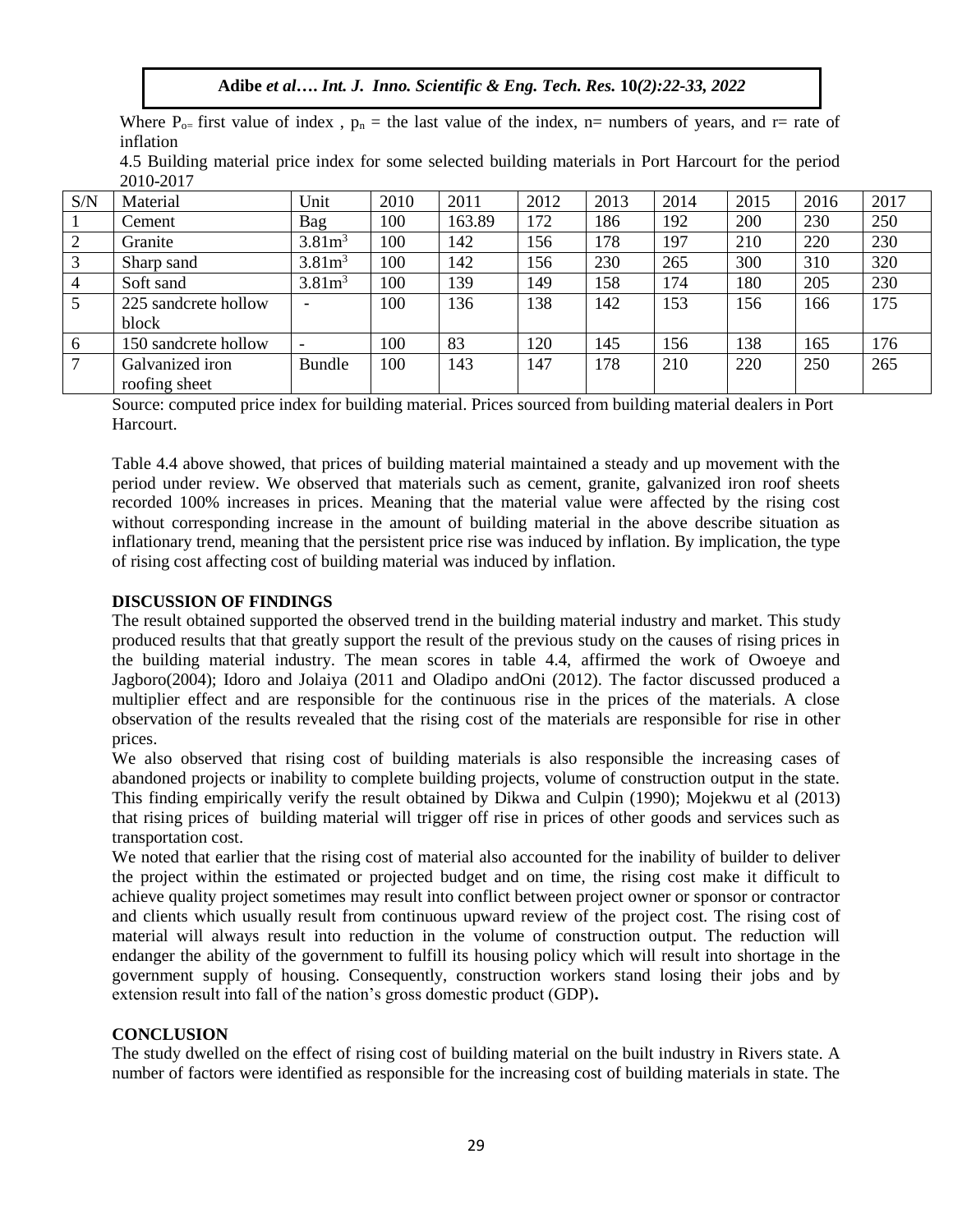factors were carefully analyzed, noting the implication of this factors on the building industry in the state. The study demonstrated an upward trend in price increase over time the period of study.

The finding made in the study are affirmation of existing work on effect of rising cost of building materials on construction, which include the work of Aluko(2008), Amaratunga, Baldry, Sarshar and Newton(2002).

The study also concluded that: inflation, government policies; dual taxation and lack of capacity were the factors responsible for the incessant rise in the prices of building materials. These factors to a large extent are responsible for reduction in number of houses delivered by government and property developers.

The major inference drawn was that the persistent rise in price will kill whatever vision the government has toward ensuring adequate shelter for all.

## **RECOMMENDATIONS**

Based on the above findings the study made the following recommendations:

- (1) Government should create enabling environment that will encourage private sector participation in producing some of the materials domestically.
- (2) Given the persistent rise in general prices and its antecedences on production, trade government should ensure that inflation is reduced to a one digit value inflationary rate.
- (3) Dual taxation policies should be eliminated in other to stabilize cost of building materials.
- (4) Import substitution policy should be encouraged in other to reduce over dependency on import.

## **REFERENCES**

Adedeji,Y.M.D. (2012).Sustainable housing provision: preference for the use of interlocking masonry in housing delivery in Nigeria. *Architecture Research*, 2(5),81-86.

Adekoya,S. O. (2003).Housing development in Nigeria, which way forward*. The Professional*

- Ade-ojo,C.& Babalola, A.(2013).Cost and Time Performance of Construction Projects under Ahmed, Faroogui, Azhar
- Ahmed,D.,Faroogui, D. & Azhar,R.(2002).Quantitative and qualitative research in the built environment: application of mixed research approach. *Work study,*
- Akadiri,P.O.,Chinyio, E.A. & Olomolaiye, P.O., (2012).Design of a sustainable building: A conceptual framework for implementing sustainability in the building sector.*Buildings,*2(2), pp.126-152.
- Akanni,P.O.,Oke ,A.E. and Omotilewa, O.J.,(2014).Implications of Rising Cost of Building Materials in Lagos State Nigeria. SAGEOpen,4(4), p.2158244014561213.
- Alarcon, L.F. (1994) Tools for the identification and reduction of waste in construction projects*. Lean construction*, Rotterdam, 365-377.
- Aluko O.O. (2000). Construction project abandonment in Nigeria: A Threat to National *Economy, Knowledge Review*, 16(3), 18-23.
- Anosike, P. (2009). Nigerian groans under high cost of building material. The Daily Sun, pp. 38-39. Benin.

Boading,A. (2012).*Social research methods*,4th ed.,Oxford University Press: New York, 133, *Builders,*4:29.

- Case studies. *Journal of Construction Engineering and Project Management*, 1(1), 31-36
- Fagbemi, A.,Adeyemi ,J.A.& Adesanya, S.S.(2004).Enhancement to site managers' efficiency towards accomplishments of project objectives. *Organization, Technology & Management in Construction: An International Journal*,3(2):308-316.
- Goldkuhl, G. 2012. Pragmatism vs. interpretivism in qualitative information system research, European. *Journal of information system*, 1-19.
- Hanna, A.S., Taylor, C.S. &Sullivan, K.T. (2005). Impact of extended overtime on construction labor productivity. *Journal of construction engineering and management,* 131(6):734-739.
- Harman. J .(2007).Construction industry could be next victim of climate change.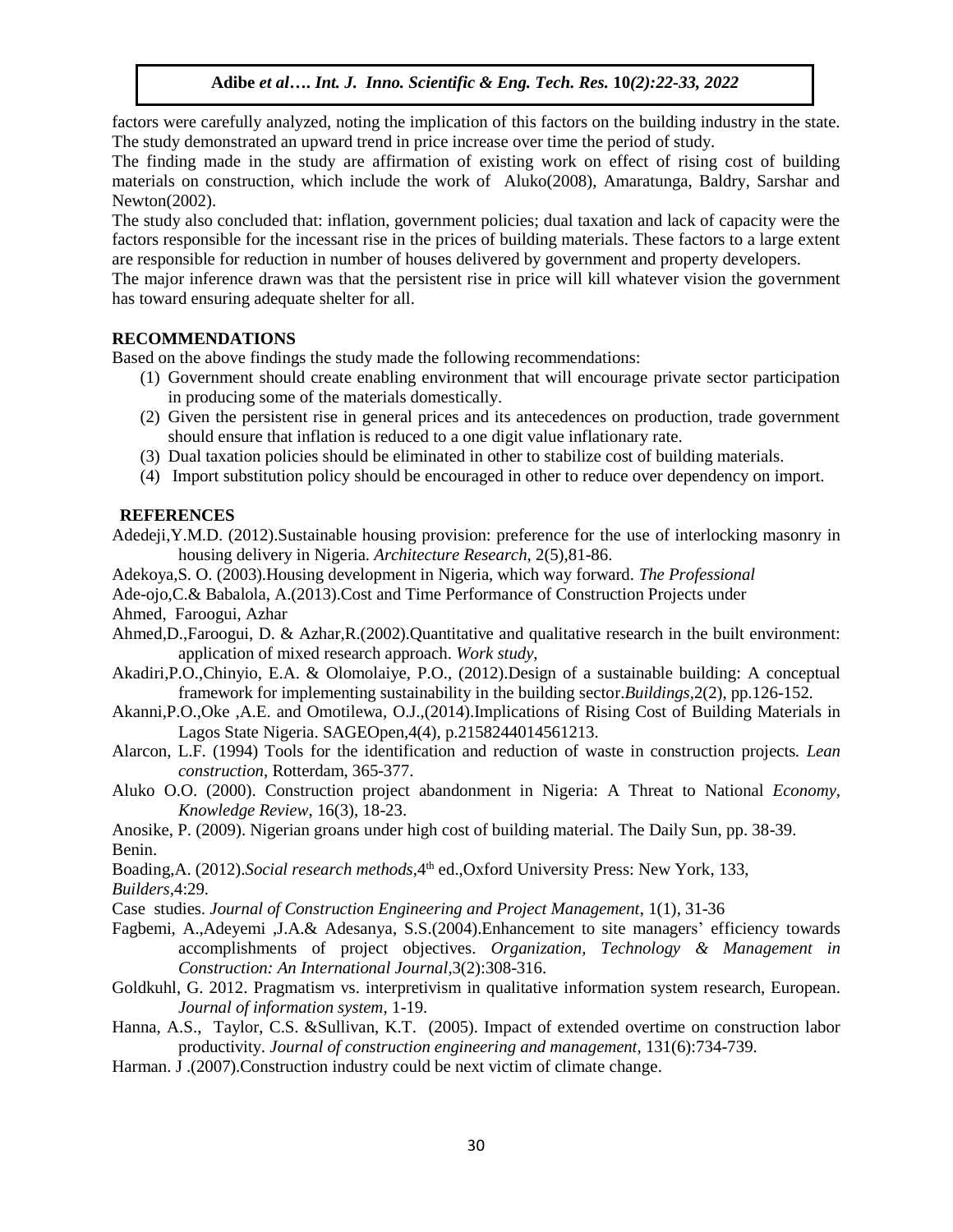- Haseeb,M.,Lu,X.,Hoosen,A.B.&Rabbani,W.(2011).Causes and effects of delays in large construction projects of Pakistan. *Kuwait Chapter of Arabian Journal of Business and Management Review,*  1(4):18-42.
- Hill,R.C.,& Bowen,P.A.(1997).Sustainable construction: principles and a framework for attainment*. Construction Management & Economics,* 15(3):223-239.
- Ibn-Homaid, N.T. (2002). A comparative evaluation of construction and manufacturing materials management. *International Journal of Project Management*, 20(4), 263-270.
- Idoro, G. I., & Jolaiya, O. (2010).Evaluating material storage strategies and their relationship with construction project performance. *Proceedings of CIB International Conference on Building Education and Research,* University of Cape Town,103-110.
- Ihuah, P.W. (2015). Building materials costs increases and sustainability in real estate development in Nigeria. *African Journal of Economic and Sustainable Development,*4(3):218-233*.*
- Ihuah,P.W., Kakulu, I. I.& Eaton, D. (2014).A review of Critical Project Management Success Factors (CPMSF) for sustainable social housing in Nigeria*. International Journal of Sustainable BuiltEnvironment,*3(1):62-71.
- Isa,N.K.M.,Alias, A.,& Abdul Samad, Z.(2014).Sustainability integration in to building projects: Malaysian construction stakeholders' perspectives. *The Macrotheme Review*, 3(3):14-34.
- Iwaro, J.& Mwasha, A. (2012). The effects of ISO certification on organization workmanship performance.*TheQualityManagementJournal,*19(1):53.
- Iyer, K. C., & Jha,K.N.(2005) .Factors affecting cost performance: evidence from Indian construction projects. *International journal of project management,*23(4):283-295.
- Iyoha,M.A.,Oyefusi,S.A.& Oriakhl, D.E.(2003).An Introduction to Modern *Macroeconomics*
- Jagboro, G.O. & Atigogo, M.E.(2000).Linkage between Share Prices of Construction Firms and Foreign Exchange. *The Nigerian Experience African Journal of Business & Research*, 1(2).
- Jagboro, G.O. & Owoeye,C.O.2004.A model for predicting the prices of building materials using the exchange rate in Nigeria. *The Malaysian Surveyor,*5(6):9-14.
- James, P.R., Pell, E., Sweeney, C. &John-Cox,C.S.(2006).Review of plasterboard material flows and barriers to greater use of recycled plasterboard. *The Waste & Resources Action Programme*.
- Jari,A.J. & Bhangale, P.P.(2013) .To study critical factors necessary for successful construction project. International. *Journal of Innovative Technology and Exploring Engineering*, 2(5),331-335.
- Jarkas, A.M., & Radosavljevic, M. (2012).Motivational factors impacting the productivity of construction master craftsmen in Kuwait. *Journal ofManagementinEngineering*,29(4):446-
- John,G.,Clements-Croome, D. & Jeronimidis, G.2005.Sustainablebuildingsolutions:a review of lessons from the natural world. *Building and environment,*40(3):319-328.
- Johnson, R.B., Onwuegbuzie, A.J. &Turner, L.A. 2007. Toward a definition of mixed methods research. *Journal of mixedmethodsresearch,*1(2):112-133.
- Karana,E.,Hekkert,P. & Kandachar,P.(2010).A tool for meaning driven materials selection. *Materials & Design*, 31(6):2932-2941.
- Kasim, N.B., Anumba,C.J.&Dainty,A.R.J.(2005). September. Improving materials management practices on fast-track construction projects. In *21stAnnual ARCOM Conference, SOAS, University of London* (2):793-802.
- Kasim,N.,(2011).ICT implementation for materials management in construction projects:
- Kasimu,M.A.(2012).Significant factors that cause cost over runs in building construction project in Nigeria. *Interdisciplinary journal of contemporary research in business*,3(11):775-780.
- Kerzner,H. (2013) .*Project management: A systems approach to planning, scheduling, and controlling*. John Wiley & Sons.
- Kibert, C.J.(2012) .Sustainable construction: green building design and delivery. John Wiley &Sons.
- Kim, J. J. & Rigdon, B. (1998). Sustainable Architecture Module: *Qualities, Use, and Examples of Sustainable Building Materials*. National Pollution Prevention Centre for Higher Education:pp.1-44.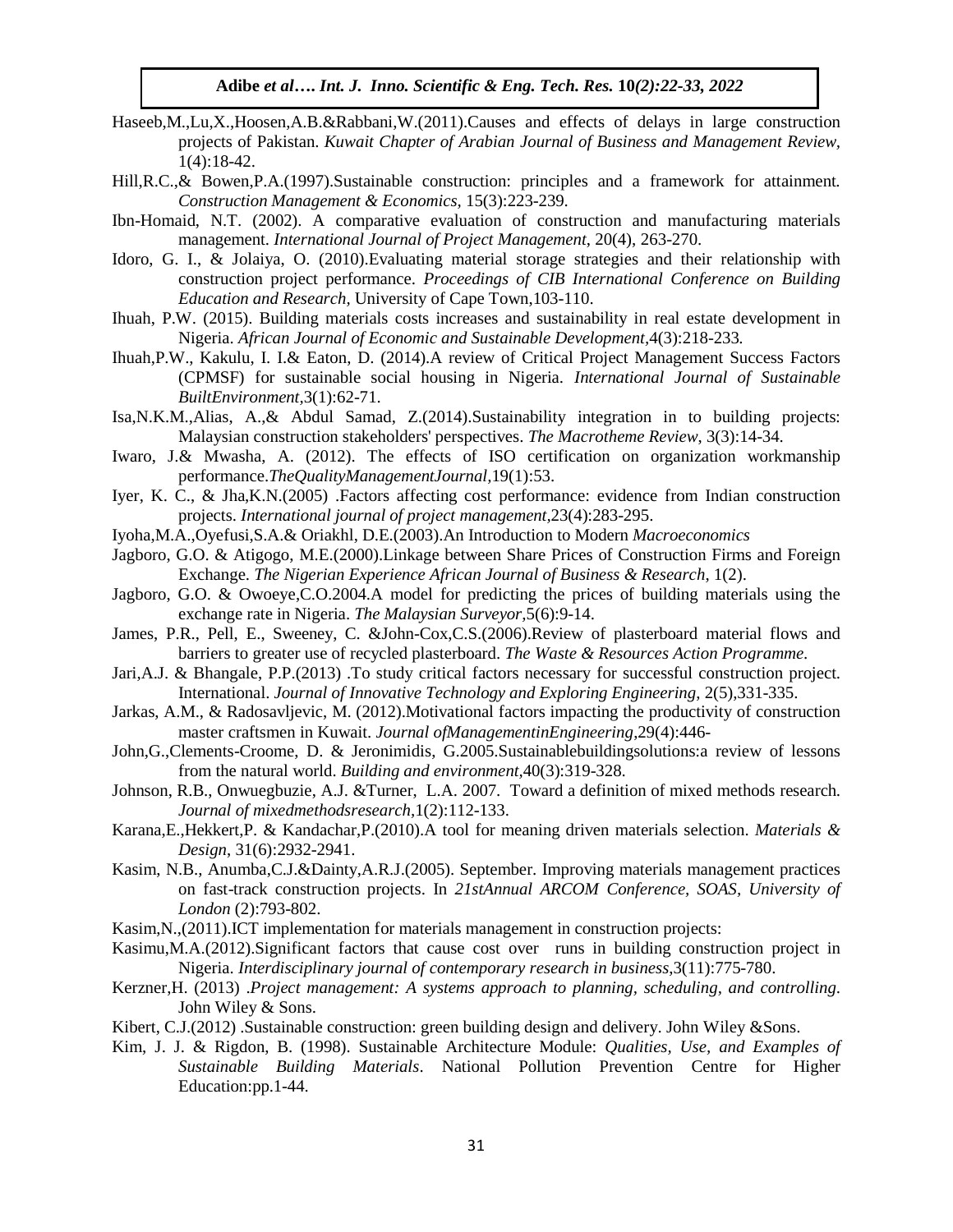- Knutson,K.,Schexnayder, J., Fiori, C. & Mayo, E. (2009).*Construction management fundamentals.* 2nd ed.McGraw-Hill,25-50.
- Koskela, L.J. & Howell, G. (2001). August. Reforming project management: the role of planning, execution and controlling. *In Proceedings of 9thInternational Group for Lean ConstructionConference:*185-198.
- Kumar,R. (2011). Research methodology–*A step by step guide for beginners, 3rded*. Sage publications,11- 199.
- Kunzlik,P.(2003). The environmental performance of public procurement: issues of policy coherence. In N.Johnstone (editor),1st edition,*Organisation for Economic Cooperation and Development,*  Paris:157–235.
- Lam,P.T.,Chan,A.P.,Wong,F.K.,&Wong,F.W.(2007).Constructability rankings of construction systems based on the analytical hierarchy process. *Journal of Architectural Engineering*,13:36-43.
- Lambropoulos, S. (2007).The use of time and cost utility for construction contract award under European Union Legislation. *Building and Environment*,42(1):452-463.
- Lau, L., Cheu,Y. & wrong, J.Y. (2007).Delay and cost overruns in Vietnam large construction projects: A comparison with other selected countries. *KSCE journal of civil engineering,*12(6):367-377.
- Leedy, P. & Ormrod, J. (2010). Practical Research planning and design 9<sup>th</sup> edition Boston: Pearson Education International.
- Lim,S.K.,&Yang,J.(2008).Understanding the need of projects take holders for improving sustainability out comes in infrastructure projects*. In Proceedings of the Performance and Knowledge Management Joint CIB Conference* (pp.332-343).
- Ljungberg, L.Y. (2007). Materials selection and design for development of sustainable products. *Materials & Design*, 28(2):466-479.
- Maguta,A.,(2015).Critical factors influencing construction productivity in Thailand. *The journal of KMITNB*, 14(3):1-6.
- Mallak,L.A.,Patzak, G.R.& Kurstedt, H.A.(1991).Satisfying stakeholders for successful project management. *Computers & industrial engineering*,21(1-4):429-433.
- Nigerian construction industry. *International Journal of Project Management*, 20(8):593-599.
- Njoku, J. (2007). Grappling with escalating cost of construction materials. The Vanguard, pp. 36-37
- Ogunsami,P.F., Iya Gba,P.O.,.& Windapo,F.C.(2004).Factors influencing construction time and cost over runs on high-rise projects in Indonesia. *Construction Management&Economics*,15(1):83-94.